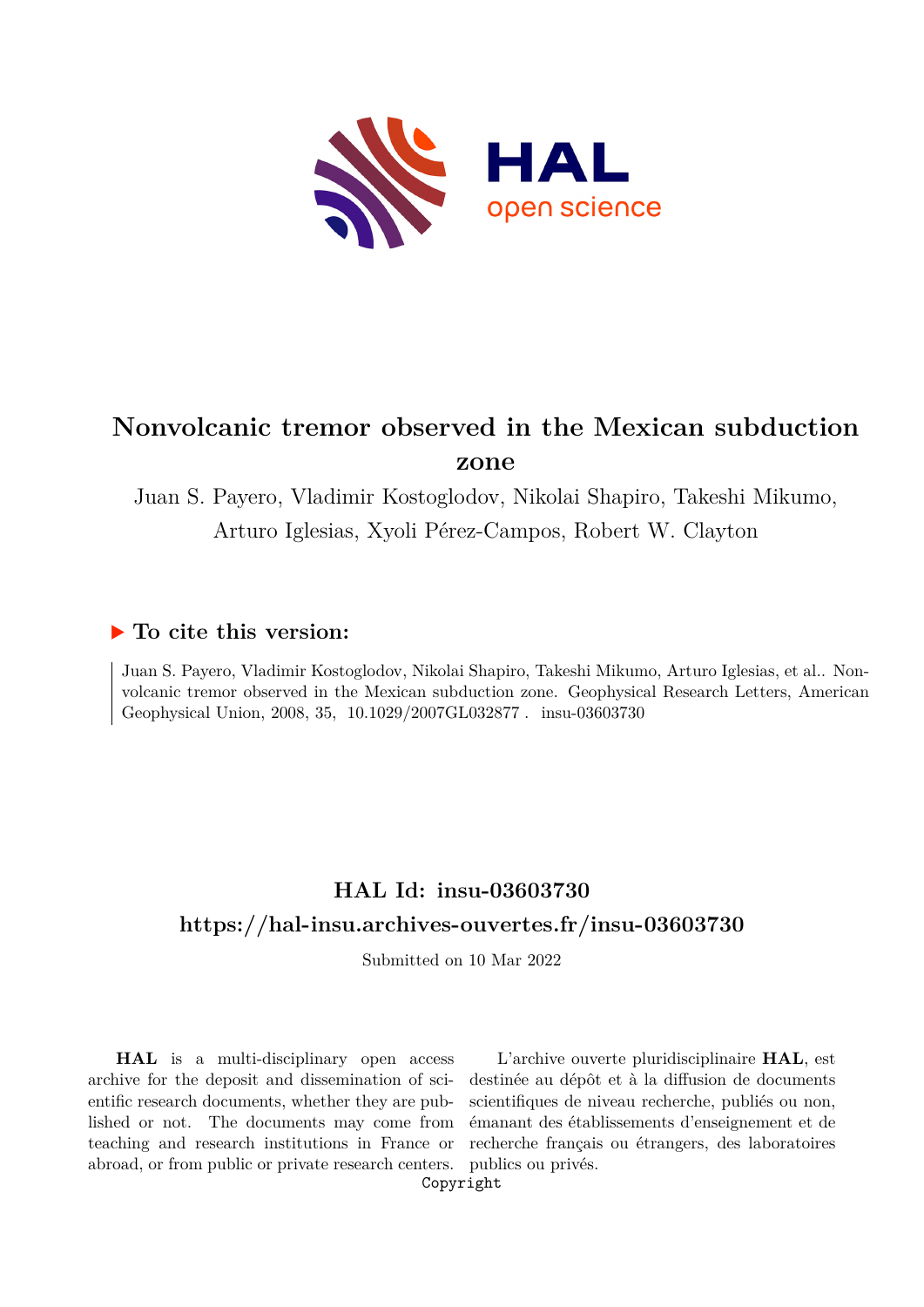### Nonvolcanic tremor observed in the Mexican subduction zone

Juan S. Payero,<sup>1,2</sup> Vladimir Kostoglodov,<sup>3</sup> Nikolai Shapiro,<sup>4</sup> Takeshi Mikumo,<sup>3</sup> Arturo Iglesias,<sup>3</sup> Xyoli Pérez-Campos,<sup>3</sup> and Robert W. Clayton<sup>5</sup>

Received 4 December 2007; revised 17 February 2008; accepted 28 February 2008; published 4 April 2008.

[1] Nonvolcanic tremor (NVT) activity is revealed as episodes of higher spectral amplitude at  $1-8$  Hz in daily spectrograms from the continuous seismological records in Guerrero, Mexico. The analyzed data cover a period of  $2001 - 2007$  when in  $2001 - 2002$  a large slow slip event (SSE) had occurred in the Guerrero-Oaxaca region, and then a new large SSE occurred in 2006. The tremor burst is dominated by S-waves. More than 100 strong NVT bursts were recorded in the narrow band of  $\sim$ 40  $\times$  150 km<sup>2</sup> to the south of Iguala City and parallel to the coastline. Depths of NVT hypocenters are mostly scattered in the continental crust between 5 and 40 km depth. Tremor activity is higher during the  $2001 - 2002$  and  $2006$  SSE compared with that for the "quiet" period of 2003-2005. While resistivity pattern in Guerrero does not correlate directly with the NVT distribution, gravity and magnetic anomaly modeling favors a hypothesis that the NVT is apparently related to the dehydration and serpentinization processes. Citation: Payero, J. S., V. Kostoglodov, N. Shapiro, T. Mikumo, A. Iglesias, X. Pérez-Campos, and R. W. Clayton (2008), Nonvolcanic tremor observed in the Mexican subduction zone, Geophys. Res. Lett., 35, L07305, doi:10.1029/2007GL032877.

#### 1. Introduction

[2] Nonvolcanic tremor (NVT) or low frequency  $(\sim]$  – 10 Hz) tremor activity was observed recently on some subduction zone thrust faults: Japan [Obara, 2002; Katsumata and Kamaya, 2003], Cascadia [Rogers and Dragert, 2003], Alaska/Aleutian [Peterson et al., 2007], Costa Rica [Brown et al., 2005]. There are a number of studies which associate NVT and aseismic slow slip events (SSE) as a manifestation of the same process on the transition zone between the seismogenic coupled and deep free-slipping segments of the subduction interface [Rogers and Dragert, 2003; Obara et al., 2004; Obara and Hirose, 2006].

[3] A straightforward technique to locate NVT uses cross-correlation functions of the waveform envelopes obtained from the continuous seismic records [Obara, 2002]. Unfortunately this method is not sufficiently accurate for sparse seismic networks [Kao et al., 2007], particularly

Copyright 2008 by the American Geophysical Union. 0094-8276/08/2007GL032877

for the tremor source depth. A challenge to improve the accuracy of tremor localization [Kao et al., 2006; Shelly et al., 2006] and to uncover NVT origin resulted in a detection of low-frequency earthquakes (LFE) and verylow-frequency (VLF) earthquakes [Ito et al., 2007] occurring on the plate interface, respectively downdip and updip from the seismogenic zone. The sources of VLF earthquakes and especially of LFEs were determined in the Nankai subduction zone, southwest Japan with a high spatial and temporal resolution, which revealed that the VLF earthquakes and LFEs coincide with the episodes of deep low-frequency tremors and slow slip events. Furthermore, Shelly et al. [2007] found that NVT in Shikoku, Japan could be just a swarm of LFEs or the effect of a series of small shear slip events on the plate interface.

[4] Discovery of NVT in other fault systems in different geodynamic environments, including the San Andreas Fault [Nadeau and Dolenc, 2005], may help researchers to understand its source and its relationship to the SSEs and the seismic cycle. A search for NVT in the Central Mexico subduction zone is particularly interesting in this sense because of frequently occurring large SSEs [Larson et al., 2007] and the unusually wide, subhorizontal transitional plate interface. Furthermore, an absence of large subduction thrust earthquakes in the Guerrero gap (Figure 1) for the last hundred years suggests that this gap may rupture in a  $Mw\sim8$  seismic event. Thus a verification of the hypothesis that one of the SSE-NVT episodes could trigger a large subduction thrust earthquake [Rogers and Dragert, 2003] is crucial for Mexico.

[5] In addition to a fairly good continuous GPS records along the Guerrero transect, this subduction zone segment was explored extensively with the dense MASE profile of broad band seismic stations in 2005–2007 [Clayton et al., 2007] (Figure 1). A previous magnetotelluric study along the same profile [Jödicke et al., 2006] may provide some constraints on the fluid dehydration from the subducting plate which is thought to be a source process for the NVT [e.g., McCausland et al., 2005].

#### 2. Data and NVT Processing

[6] First evidence of NVT in Guerrero, Mexico has come out from an analysis of continuous (20 Hz sampling) broadband records of the Servicio Sismológico Nacional (SSN) since 2001. Daily spectrograms from PLIG and CAIG stations (Figure 1) sometimes show clear synchronous episodes of higher spectral amplitude in a range of  $1-$ 8 Hz lasting from several minutes up to several hours (Figure S1).<sup>1</sup> Band-passed (1–8 Hz) signals corresponding

<sup>&</sup>lt;sup>1</sup>Posgrado en Ciencias de la Tierra, Instituto de Geofísica, Universidad Nacional Autónoma de México, Mexico City, Mexico.

<sup>&</sup>lt;sup>2</sup>Instituto Sismológico Universitario, Facultad de Ciencias, Universidad Autónoma de Santo Domingo, Santo Domingo, Dominican Republic.

<sup>&</sup>lt;sup>3</sup>Instituto de Geofísica, Universidad Nacional Autónoma de México, Mexico City, Mexico.

<sup>&</sup>lt;sup>4</sup>Institut de Physique du Globe de Paris, Paris, France.

<sup>5</sup> Seismological Laboratory, California Institute of Technology, Pasadena, California, USA.

<sup>&</sup>lt;sup>1</sup>Auxiliary materials are available in the HTML. doi:10.1029/ 2007GL032877.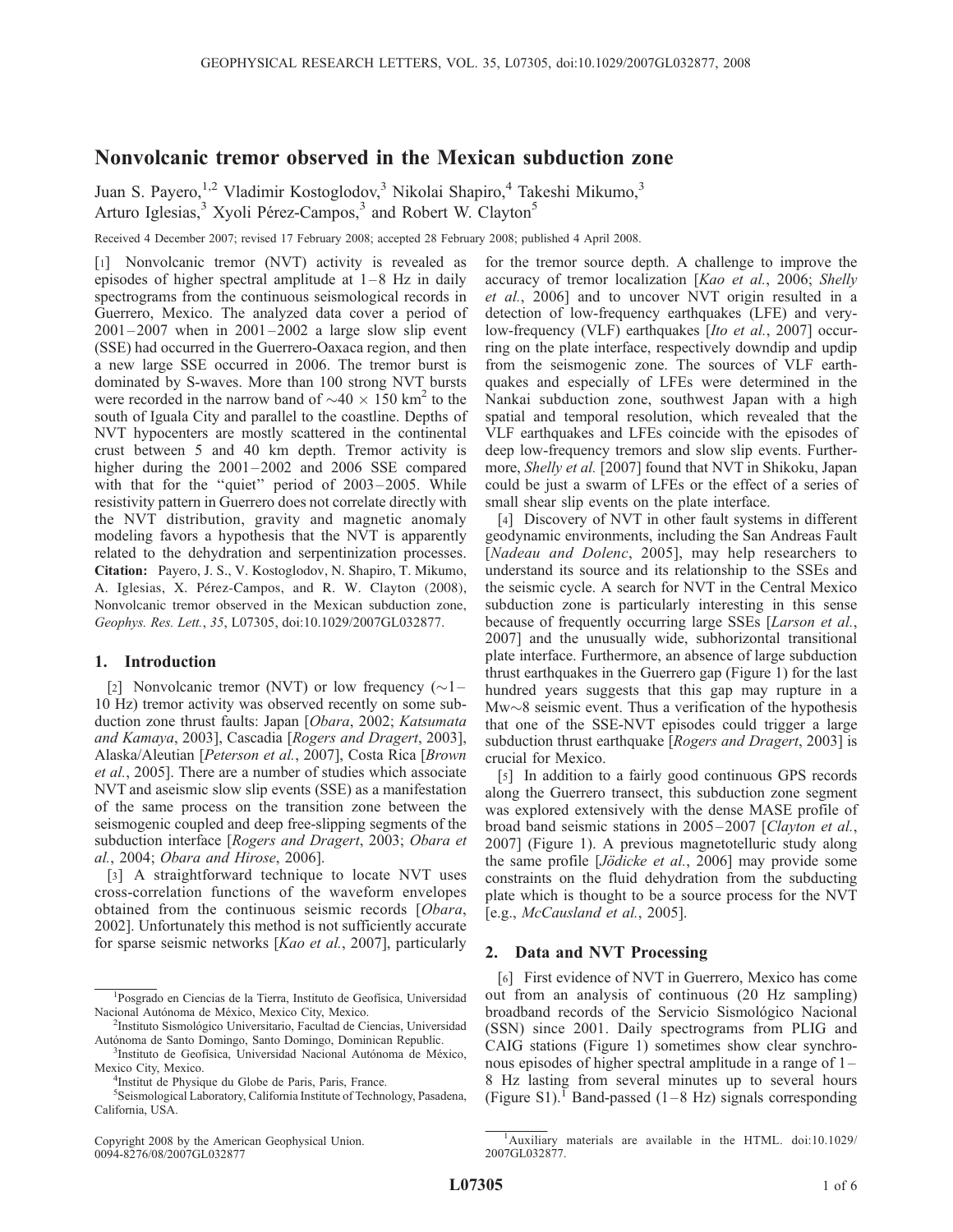

Figure 1. (inset) Location of the study area and plate boundaries. Seismotectonic setting, seismic network configuration and NVT locations. White (red) circles are epicenters of NVT bursts estimated from the analysis of MASE data (small black triangles indicate the positions of broad band seismic stations). Large dark (purple) triangles show locations of the SSN broad band stations. Large light (yellow) triangles denote the MASE stations for which the records are shown in Figure 2a. Line A-A' denotes a location of profile presented in Figure 2b. Shaded areas along the coastline annotated with the years are approximate rupture areas of the most recent major thrust earthquakes ( $M \geq 6.5$ ) in the Guerrero segment of the Mexican subduction zone [Kostoglodov and Pacheco, 1999]. MAT is the Middle American trench. Arrow indicates NUVEL1-A relative Cocos-North America plate motion vector [DeMets et al., 1994].

to those episodes is very similar to that of NVT observed in Cascadia [Rogers and Dragert, 2003]. The tremor signal at CAIG, located close to the Pacific coast, is noticeably weaker than at PLIG, a far inland station, and it is stronger for the horizontal components. It is impossible, however, to localize tremors in 2001-2005 because of a lack of continuous records from other SSN stations. In spite of this a visual examination of daily spectrograms from PLIG and CAIG allowed us to identify the strongest tremor bursts and compile a rough catalog of NVT activity (hours of tremor per day) in Guerrero for this epoch.

[7] Deployment of 100 three-component broadband stations in 2005-2007 during the Meso-American Subduction Experiment (MASE) provided an unprecedented amount of continuous seismic data (100 Hz sampling) along the Acapulco-Tampico transects [Clayton et al., 2007] (Figure 1). The average distance between MASE stations was 5 km, so that the NVT bursts could be reliably traced at 25– 30 sites (Figure 2). Rapid visual examination of daily spectrograms

at a few low-noise MASE stations separated by 30– 150 km (see Figure 2b for the station locations) provides a rough estimate of tremor periods. After applying a  $1-8$  Hz bandpass filter, the NVT are clearly evident on all 3-components at many MASE sites, with the strongest amplitudes in the horizontal plane. Particle motion patterns on stations close to and above the tremor source show that the S-wave dominates the NVT bursts (Figure S3).

[8] For the NVT locations we used waveform envelope technique [Obara, 2002; McCausland et al., 2005]. The EW component of the record at each station is band-passed by applying Butterworth filter in the range of  $1-2$  Hz where the NVT/noise amplitude ratio is the highest (Figure S2). Then smoothed envelopes of these signals (Figure 2a) were processed to obtain cross-correlation functions between one reference and every other station. The time of the maximum of the cross-correlation function is regarded as the arrival time of S wave at the particular station. Finally the hypocenters are estimated using HYPOINVERSE-2000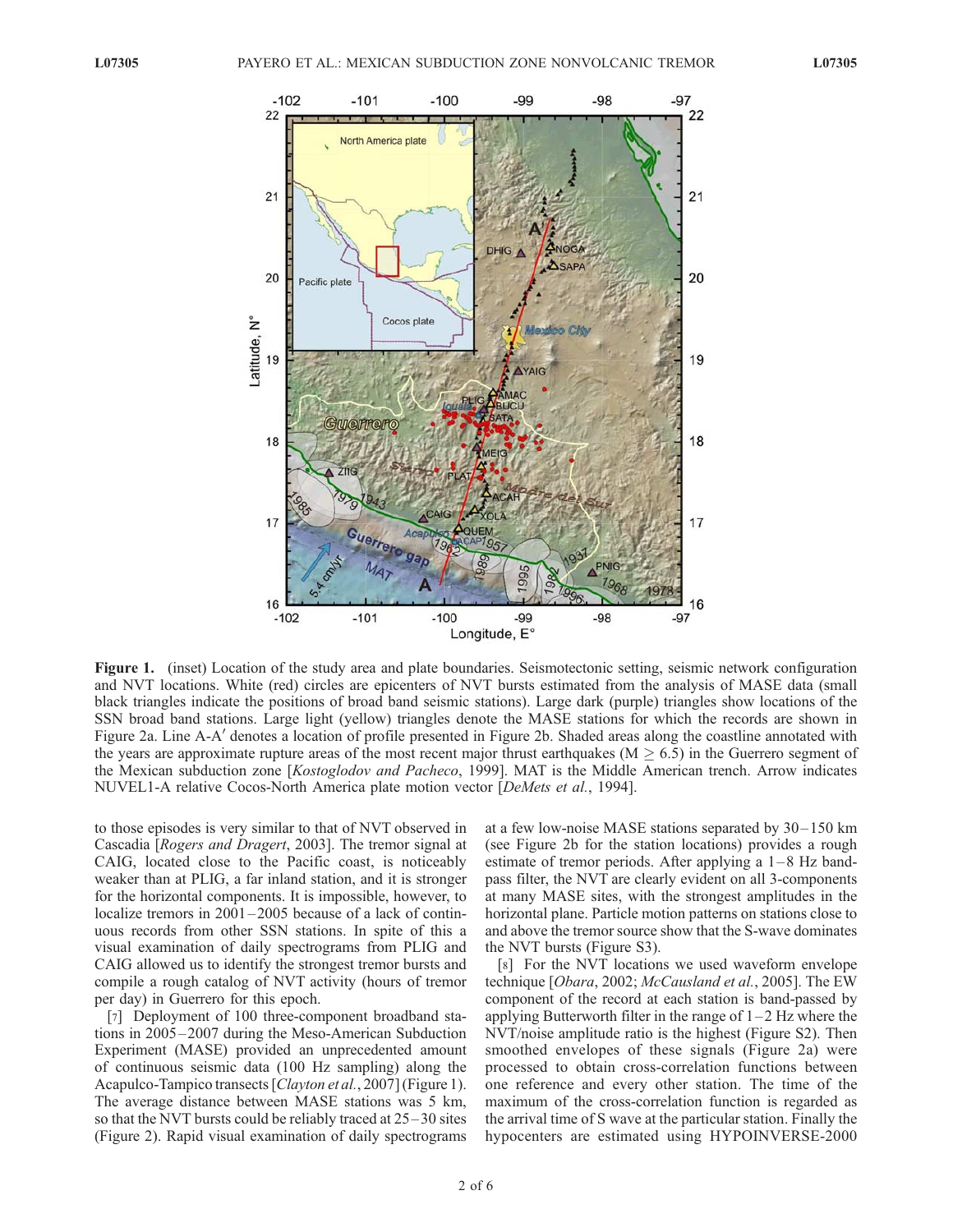

**Figure 2.** (a) The  $1-2$  Hz band-passed EW component and its smoothed envelope of the continuous seismic records at several broadband MASE and SSN stations (Figure 2b shows locations of these stations) for the time interval of  $\sim$ 25 min during the August 25, 2005, 11h58m NVT burst and the corresponding cross-correlation functions (CCF). A conditional reference station is QUEM. Arrows indicate a time of maximum of the CCFs at each station picked as the S wave arrival time. (b) A-A' transect (Figure 1) that shows locations of MASE and SSN stations on the topography profile. Arrows point out the sites for which the NVT signal is presented in plate A. Solid and dashed lines in the bottom graph illustrate the Cocos-North America tectonic plates interface and Moho [Clayton et al., 2007]. Red and yellow stars are the NVT hypocenters projected on the A-A' vertical cross-section plane (yellow stars denote poorer estimated NVT with the depth errors more than 30 km). White circles are the projection of the earthquake  $(M > 4)$  hypocenters from the SSN catalog for  $2005 - 2006$  epoch. Shaded polygon area located in the continental crust, above the tip of the mantle wedge ( $\sim$ 250 km from the trench) stands for a probable mega-intrusion of lower density and high magnetization which can explain the gravity and magnetic anomalies shown in the upper chart. Background image is a resistivity model [*Jödicke et al.*, 2006] (digital image is a courtesy of A. Jording).

[Klein, 2007]. The seismic velocity model used to locate the tremor is the latest 3-D tomography inversion for the Guerrero region [*Dominguez et al.*, 2006], where *Vs* varies from 3.2 to 4.7 km/s in the continental crust and from 4.0 to 4.2 km/s in the oceanic crust.

[9] The NVT records from  $15-25$  MASE stations provide the epicenter estimates with horizontal location errors (ERH) in the best case less than 10 km but with poorer constrained depths (see auxiliary material for NVT errors' estimates), especially for those shallower than 20 km (yellow stars in Figure 2b). Apparent NVT location outliers typically come out when the analyzed seismic signal is composed from a few spatially separated concurrent NVT bursts. An implementation of mini-arrays and seismic triangulation approach [Métaxian et al., 2002] may help to resolve this problem.

#### 3. NVT Distribution and Correlations

[10] Most of the tremor epicenters recorded during the MASE deployment in 2005 – 2007 concentrate into a narrow band of  $\sim 40 \times 150$  km<sup>2</sup>, south from Iguala City,  $\sim 18^{\circ}$ N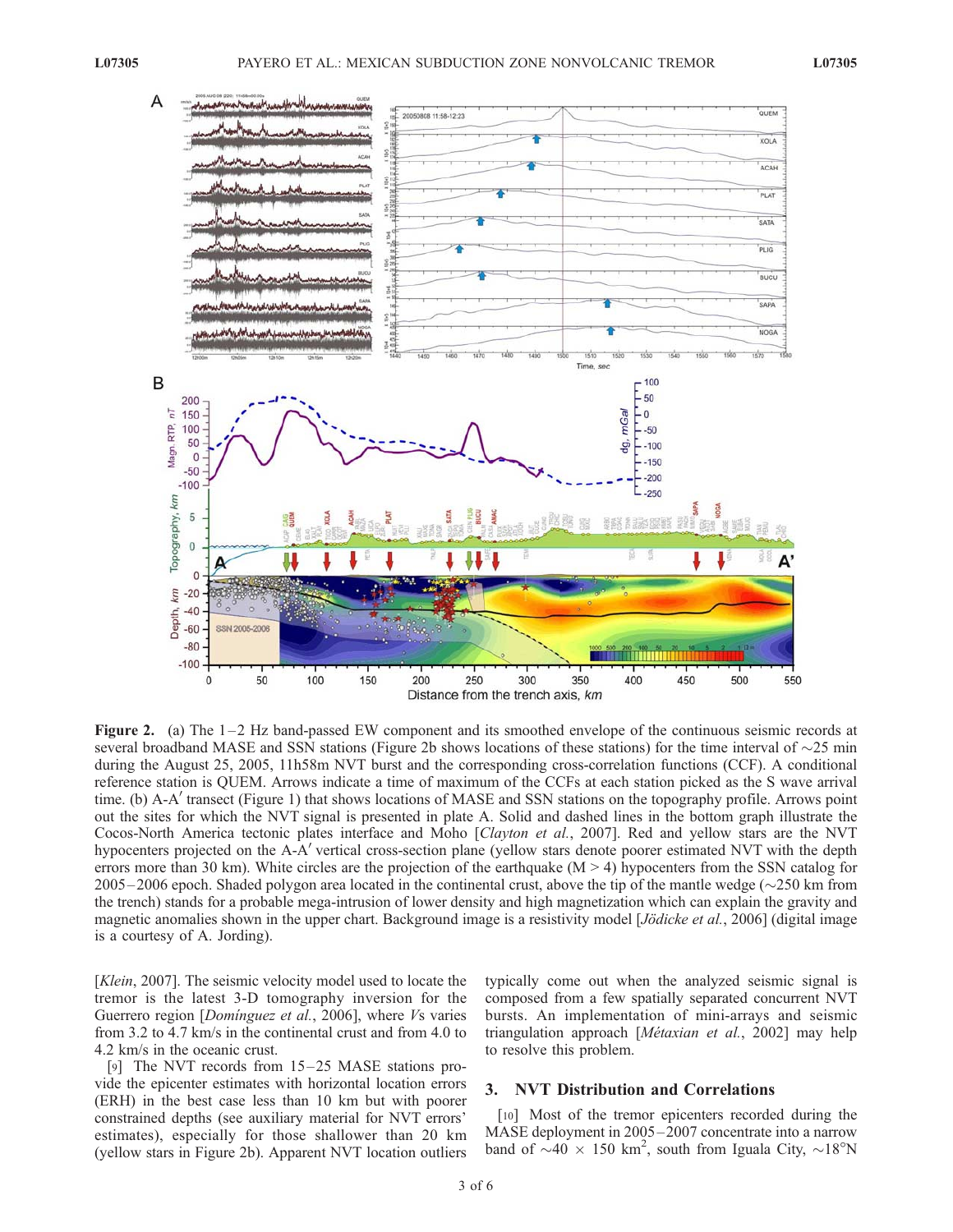

Figure 3. NVT activity (hours of tremor bursts per day) in Guerrero estimated visually from the spectrograms as a correlated 1–8 Hz higher spectral amplitude signal at PLIG and CAIG SSN stations for 2001–2005, and at several MASE stations for 2005 – 2007. Daily variation of latitude position of the Acapulco continuous GPS, small circles, detects two asesimic slow slip events (SSE) in 2001 – 2002 and 2006 as a southward motion of the ACAP station during several months, which is reverse to the long lasting secular motion between 2003 and 2006. NVT activity is relatively higher for the SSE epochs.

and parallel to the coastline. The linear distribution of the MASE stations and a poor transversal coverage of the SSN seismic stations inhibit recording possible NVT episodes beyond this area in the lateral direction. A small group of NVT bursts is localized further to the south,  $\sim$ 17.5<sup>o</sup>N, on the northern flank of the Sierra Madre del Sur mountain ridge. The majority of NVT bursts occur far away from the trench  $(\sim 220 \text{ km})$  and seismogenic coupled plate interface  $(\sim 120 \text{ km})$  located below the coast (see rupture zones of large thrust earthquakes in Figure 1). Tremor depths vary from 5 to  $\sim$  50 km with the maximum number of the events occurring in the continental crust (Figure 2b). This NVT distribution is very similar to the NVT in Cascadia [McCausland et al., 2005; Kao et al., 2006].

[11] Local seismicity distribution  $(M > 4)$  in Guerrero for the period of 2005– 2006 (SSN catalog) is anti-correlated with the NVT pattern (Figure 2b). The two groups of NVT occur at the extreme ends of the intraplate seismicity cluster. In addition, the NVT bursts do not correlate with the locations of shallow crustal seismicity. The same was observed in Cascadia: local earthquakes are absent where NVT are occurring [Kao et al., 2006]. If the intraplate seismicity and NVT are both related to the dehydration of the subducting oceanic plate then a spatial correlation would be expected between these two seismic phenomena.

[12] A prevalent hypothesis explaining NVT is based on the fluid presence or its infiltration into the plate interface and overlying crust. NVT distribution in Guerrero does not support the models of long-time fluid existence as a tremor source. The resistivity profile  $A-A'$  (Figure 2b) obtained from the magnetotelluric study [Jödicke et al., 2006] clearly shows that the NVT clusters are not related to the zones of high conductivity which may be caused by the presence of fluids or partial melts.

[13] While it was not possible to locate the tremors from  $2001 - 2005$ , we were able to estimate the number and duration of NVT events occurred in Guerrero between 2001 and 2007. This gives us the chance to analyze a bulk NVT activity in relation with the aseismic slow slip events [Kostoglodov et al., 2003; Larson et al., 2007]. Figure 3 shows the NVT activity estimated visually from the spectrograms at PLIG and CAIG SSN stations for 2001 – 2005, and at several MASE stations for 2005 – 2007. The visual analysis reveals nearly similar periods of NVT activity compared with the method of ''energy'' (Figure S4) in which a  $1-2$  Hz band-passed seismic record is filtered with a median filter and integrated, and then the resulting signal is smoothed to get a better estimate of duration and energy content of the NVT. Comparison of the median energy estimated at BUCU and PLAT may indicate a possible migration of tremors during the 2006 SSE. The 60-day averaged energy estimated at both stations clearly shows two peaks during the beginning and the end of the SSE, respectively. The first peak shows relatively higher amplitudes at BUCU while the second one is dominant at PLAT. This may indicate that the NVT activity was stronger in the north during the first half of the SSE and later migrated toward the south. An accurate location of all events is required, however, to accurately analyze the time-space migration of tremor bursts. The main inference coming from Figures 3 and S4 is that the most active NVT epochs match perfectly the occurrence of SSE in 2001–2002 and 2006. Nevertheless, several very strong tremor activity episodes are observed as well during the inter-SSE 2003– 2005 ''quiet'' period, for example a one-month NVT discharge in March 2005. There are similar observations in other active faults (e.g. in Japan and the San Andreas Fault) when NVT activity has not complemented by any geodetic changes associated with the SSE. Nonetheless it is possible that geodetic measurements (GPS) still cannot resolve small deformations produced by SSE of moderate magnitude.

#### 4. Discussion and Conclusions

[14] First observations of NVT in Mexico are restricted within the Guerrero subduction segment, where the sub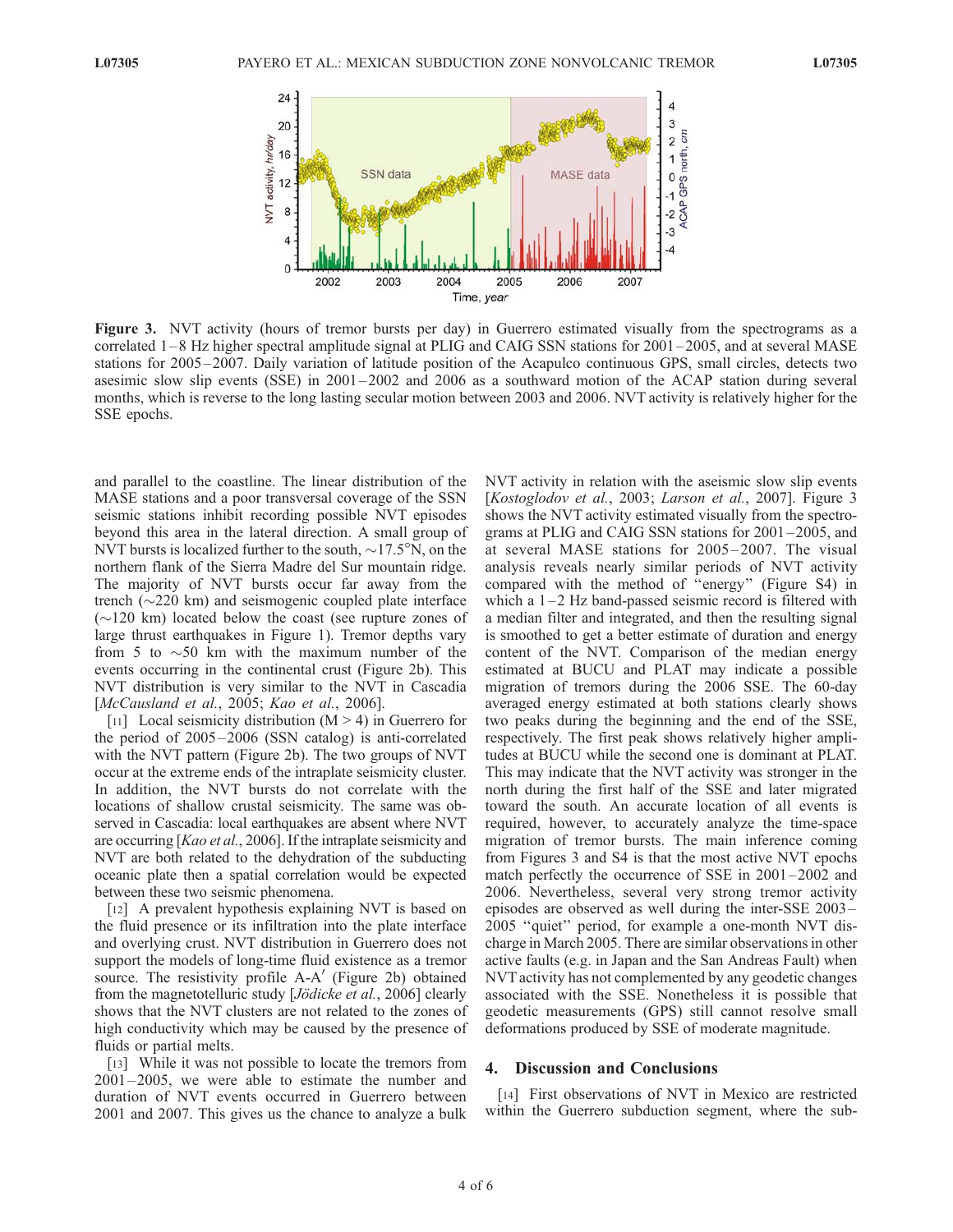horizontal plate interface extends for about 250 km from the trench. This convergence geometry results in smaller temperature and pressure gradients compared to other ''normal'' subduction zones [Manea et al., 2004]. Thus the metamorphic transitions are more extended along the subducting plate, which provide an exceptional opportunity to study in detail the NVT and SSE. The tremor activity in Guerrero splits into two distinct cluster bands located mainly at 150– 170 km and 210-240 km from the trench. According to the model of Manea et al. [2004] an important fluid infiltration into the continental crust may happen at these distances caused by the dehydration in the metamorphic transitions inside the underlying oceanic crust.

[15] NVT depths are poorly constrained for the most of shallow events  $(\leq 20 \text{ km})$ , however the majority of the tremors occur in the continental crust  $(5-40 \text{ km depth})$ and a few of them are localized on the plate interface or in the subducted plate crust. The main NVT cluster is located right to the south of the area with the strong magnetic anomalies [North American Magnetic Anomaly Group, 2002] and low gravity anomalies extended for some 50 km from north to south. To model these anomalies it is necessary to introduce a polygon-like body (Figure 2b) with a relatively higher magnetic susceptibility ( $K = 0.02 - 0.03$ ) SI) and lower density ( $\Delta \rho \sim 100$  kg/m<sup>3</sup>), which may represent an igneous intrusion from the mantle wedge, which is undergoing a low-temperature metamorphic alteration. A mega-intrusion or a wide band of dikes with partially serpentinized mantle material are possible candidates for the source of these anomalies. This observation favors the serpentinization hypothesis of NVT origin proposed by [McCausland et al., 2005], particularly because the tremor distribution is anti-correlated with high conductivity areas (Figure 2b). Accepting this model, it is still unclear why the NVT bursts concentrate at some distance  $(10-20 \text{ km})$  and only one side, to the south from the serpentinized intrusion body. In fact wider seismic network coverage is necessary to restrict the NVT area and to confirm that the presence of the mega-intrusion is a crucial condition for the NVT.

[16] Comparing NVT activity with SSE periods in Guerrero it is clear that these two phenomena are related but not of the same origin as it was noticed in several previous studies [e.g., McCausland et al., 2005]. While some highly energetic tremor episodes do occur during the ''quiet'' inter-SSE periods, the long-term tremor activity is clearly modulated by SSE.

[17] There is a number of key issues to be considered in order to understand the source of the nonvolcanic tremor in Mexico: more accurate relocation of all NVT using new data and techniques; implementation of seismic mini-arrays to separate concurrent tremor events and improve the hypocenter estimates; a study of tremor migration, NVT modulation by SSE, triggering by large earthquakes, relation between local seismicity and NVT; analysis of isotopic compositions of hot spring gases  $(He^{3}/He^{4})$  in the tremor area to verify if the aqueous fluids are generated by dehydration of the slab.

recent seismic catalog and Kazushige Obara for some suggestions at an initial stage of this study. The authors gratefully acknowledge the assistance of the UNAM students in numerous field works during the MASE project. The MASE experiment of the Caltech Tectonics Observatory was funded by the Gordon and Betty Moore Foundation. Contribution 82 from the Caltech Tectonics Observatory.

#### References

- Brown, K. M., et al. (2005), Correlated transient fluid pulsing and seismic tremor in the Costa Rica subduction zone, Earth Planet. Sci. Lett., 238, 189 – 203.
- Clayton, R. W., P. M. Davis, and X. Perez-Campos (2007), Seismic structure of the subducted Cocos plate, Eos Trans. AGU, 88(23), Jt. Assem. Suppl., Abstract T32A-01.
- DeMets, C., R. G. Gordon, D. F. Argus, and S. Stein (1994), Effect of recent revisions to the geomagnetic reversal time scale on estimates of current plate motions, Geophys. Res. Lett., 21, 2191-2194.
- Domínguez, J., G. Suárez, D. Comte, and L. Quintanar (2006), Seismic velocity structure of the Guerrero gap, Mexico, Geofis. Int., 45,  $129 - 139.$
- Ito, Y., K. Obara, K. Shiomi, S. Sekine, and H. Hirose (2007), Slow earthquakes coincident with episodic tremors and slow slip events, Science,  $315, 503 - 506.$
- Jödicke, H., A. Jording, L. Ferrari, J. Arzate, K. Mezger, and L. Rüpke (2006), Fluid release from the subducted Cocos plate and partial melting of the crust deduced from magnetotelluric studies in southern Mexico: Implications for the generation of volcanism and subduction dynamics, J. Geophys. Res., 111, B08102, doi:10.1029/2005JB003739.
- Kao, H., S.-J. Shan, H. Dragert, G. Rogers, J. F. Cassidy, K. Wang, T. S. James, and K. Ramachandran (2006), Spatial-temporal patterns of seismic tremors in northern Cascadia, J. Geophys. Res., 111, B03309, doi:10.1029/2005JB003727.
- Kao, H., P. J. Thompson, G. Rogers, H. Dragert, and G. Spence (2007), Automatic detection and characterization of seismic tremors in northern Cascadia, Geophys. Res. Lett., 34, L16313, doi:10.1029/2007GL030822.
- Katsumata, A., and N. Kamaya (2003), Low-frequency continuous tremor around the Moho discontinuity away from volcanoes in the southwest Japan, Geophys. Res. Lett., 30(1), 1020, doi:10.1029/2002GL015981.
- Klein, F. W. (2007), User's Guide to HYPOINVERSE-2000, a FORTRAN Program to Solve for Earthquake Locations and Magnitudes, version 1.1, U. S. Geol. Surv. Open File Rep., 02-171.
- Kostoglodov, V., and J. F. Pacheco (1999), Cien años de sismicidad en México, Poster Map, Inst. de Geof., Univ. Nac. Auton. Mex., Mexico City.
- Kostoglodov, V., S. K. Singh, J. A. Santiago, S. I. Franco, K. Larson, A. Lowry, and R. Bilham (2003), A large silent earthquake in the Guerrero seismic gap, Mexico, Geophys. Res. Lett., 30(15), 1807, doi:10.1029/2003GL017219.
- Larson, K. M., V. Kostoglodov, S. Miyazaki, and J. A. Santiago (2007), The 2006 aseismic slow slip event in Guerrero, Mexico: New results from GPS, Geophys. Res. Lett., 34, L13309, doi:10.1029/2007GL029912.
- Manea, V. C., M. Manea, V. Kostoglodov, C. A. Currie, and G. Sewell (2004), Thermal structure, coupling and metamorphism in the Mexican subduction zone beneath Guerrero, Geophys. J. Int., 158, 775-784, doi:10.1111/j.1365-246X.2004.02325.x.
- McCausland, W., S. Malone, and D. Johnson (2005), Temporal and spatial occurrence of deep non-volcanic tremor: From Washington to northern California, Geophys. Res. Lett., 32, L24311, doi:10.1029/ 2005GL024349.
- Métaxian, J.-P., P. Lesage, and B. Valette (2002), Locating sources of volcanic tremor and emergent events by seismic triangulation: Application to Arenal volcano, Costa Rica, J. Geophys. Res., 107(B10), 2243, doi:10.1029/2001JB000559.
- Nadeau, R. M., and D. Dolenc (2005), Nonvolcanic tremors deep beneath the San Andreas fault, Science, 307, 389, doi:10.1126/science.1107142.
- North American Magnetic Anomaly Group (2002), Magnetic anomaly map of North America, in Processing, Compilation, and Geologic Mapping Applications of the New Digital Magnetic Anomaly Database and Map of North America, U. S. Dep. of the Int., Washington, D. C.
- Obara, K. (2002), Nonvolcanic deep tremor associated with subduction in southwest Japan, Science, 296, 1679-1681.
- Obara, K., and H. Hirose (2006), Non-volcanic deep low-frequency tremors accompanying slow slips in the southwest Japan subduction zone, Tectonophysics, 417, 33-51.
- Obara, K., H. Hirose, F. Yamamizu, and K. Kasahara (2004), Episodic slow slip events accompanied by non-volcanic tremors in southwest Japan subduction zone, Geophys. Res. Lett., 31, L23602, doi:10.1029/ 2004GL020848.

<sup>[18]</sup> Acknowledgments. This study is based on the MASE data and partially supported by PAPIIT IN102105, CONACYT 46064, SEP-CON-ACYT-ANUIES-ECOS M06-U02, and ANR-06-CEXC-005 (COHERSIS) project grants. We thank Ing. Casiano Jiménez Cruz, SSN (Mexico) for the